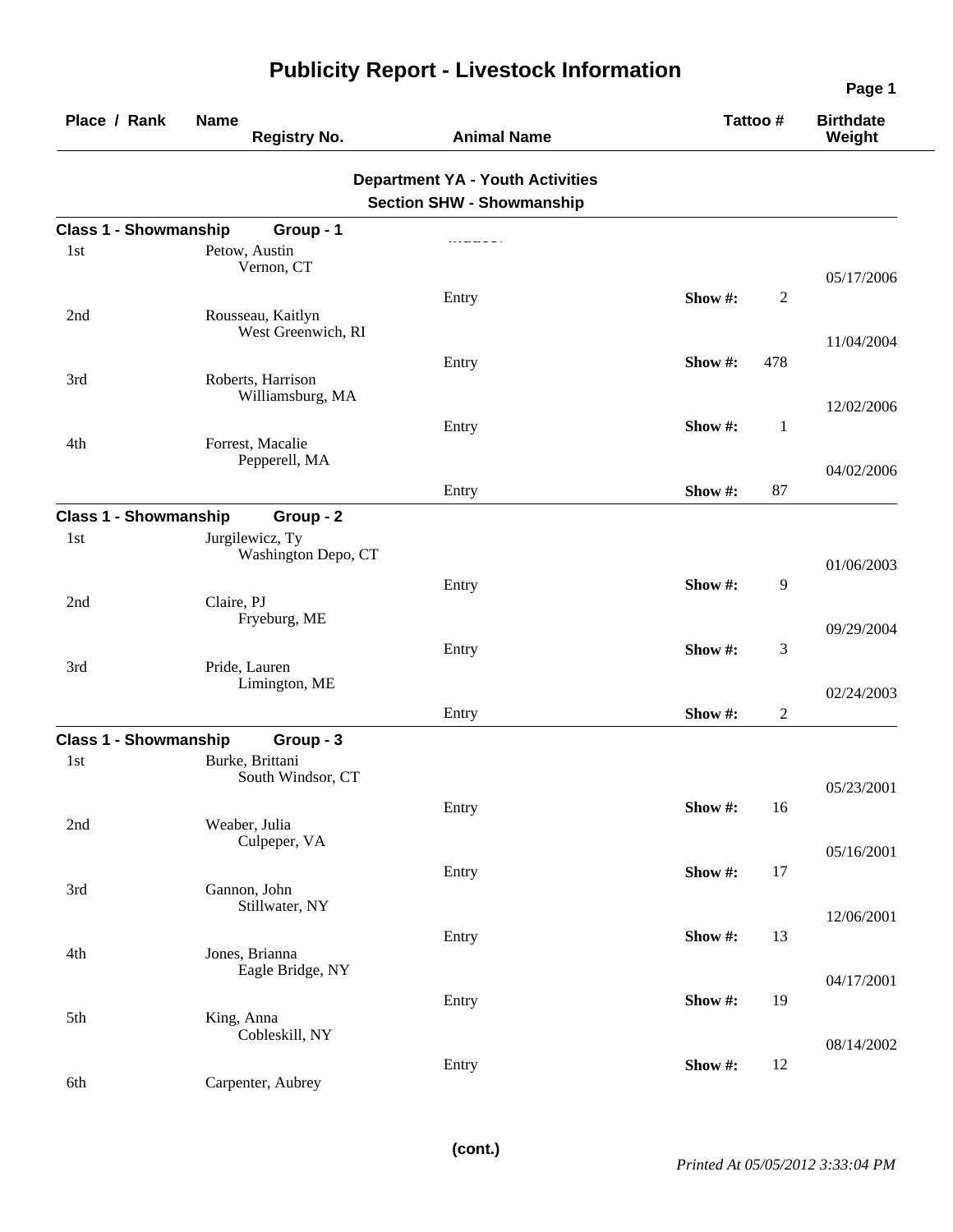| Place / Rank                        | <b>Name</b><br><b>Registry No.</b>    | <b>Animal Name</b> | Tattoo # |     | <b>Birthdate</b><br>Weight |
|-------------------------------------|---------------------------------------|--------------------|----------|-----|----------------------------|
| <b>Class 1 - Showmanship</b>        | Group - 3 - (cont.)<br>Cummington, MA |                    |          |     | 09/21/2001                 |
|                                     |                                       | Entry              | Show #:  | 14  |                            |
| <b>Class 1 - Showmanship</b>        | Group - 4                             |                    |          |     |                            |
| 1st                                 | Oatley, Olivia<br>Exeter, RI          |                    |          |     |                            |
|                                     |                                       |                    |          |     | 02/08/2001                 |
| 2nd                                 | Oatley, Vanessa                       | Entry              | Show #:  | 21  |                            |
|                                     | Shannock, RI                          |                    |          |     | 11/28/2000                 |
|                                     |                                       | Entry              | Show #:  | 23  |                            |
| 3rd                                 | Pride, Adam<br>Limington, ME          |                    |          |     |                            |
|                                     |                                       |                    |          |     | 05/19/2000                 |
|                                     |                                       | Entry              | Show #:  | 27  |                            |
| 4th                                 | Pepin, Kurtis<br>Harwinton, CT        |                    |          |     |                            |
|                                     |                                       |                    | Show #:  | 24  | 11/27/2000                 |
|                                     |                                       | Entry              |          |     |                            |
| <b>Class 1 - Showmanship</b><br>1st | Group - 5<br>LaRochelle, Iris         |                    |          |     |                            |
|                                     | Webster, NH                           |                    |          |     |                            |
|                                     |                                       | Entry              | Show #:  | 39  | 09/22/1998                 |
| 2nd                                 | Giles, Gunner                         |                    |          |     |                            |
|                                     | Millbrook, NY                         |                    |          |     | 01/10/1999                 |
|                                     |                                       | Entry              | Show #:  | 36  |                            |
| 3rd                                 | Majewski, Hannah                      |                    |          |     |                            |
|                                     | Westmoreland, NH                      |                    |          |     | 09/27/1999                 |
|                                     |                                       | Entry              | Show #:  | 34  |                            |
| <b>Class 1 - Showmanship</b>        | Group - 6                             |                    |          |     |                            |
| 1st                                 | Jurgilewicz, Kelsey<br>Norfolk, CT    |                    |          |     |                            |
|                                     |                                       | Entry              | Show#:   | 47  | 12/26/1997                 |
| 2nd                                 | Theriault, Alan                       |                    |          |     |                            |
|                                     | Lancaster, NH                         |                    |          |     | 08/22/1998                 |
|                                     |                                       | Entry              | Show #:  | 135 |                            |
| 3rd                                 | Pepin, Dillon<br>Harwinton, CT        |                    |          |     |                            |
|                                     |                                       |                    |          |     | 11/12/1997                 |
|                                     |                                       | Entry              | Show#:   | 48  |                            |
| 4th                                 | Budney, Elliot<br>Lebanon, CT         |                    |          |     |                            |
|                                     |                                       | Entry              | Show#:   | 43  | 07/13/1998                 |
|                                     |                                       |                    |          |     |                            |
| <b>Class 1 - Showmanship</b><br>1st | Group - 7<br>Oatley, Caroline         |                    |          |     |                            |
|                                     | West Greenwich, RI                    |                    |          |     |                            |
|                                     |                                       | Entry              | Show#:   | 50  | 07/17/1997                 |
| 2nd                                 | Carter, Arianna                       |                    |          |     |                            |

**(cont.)**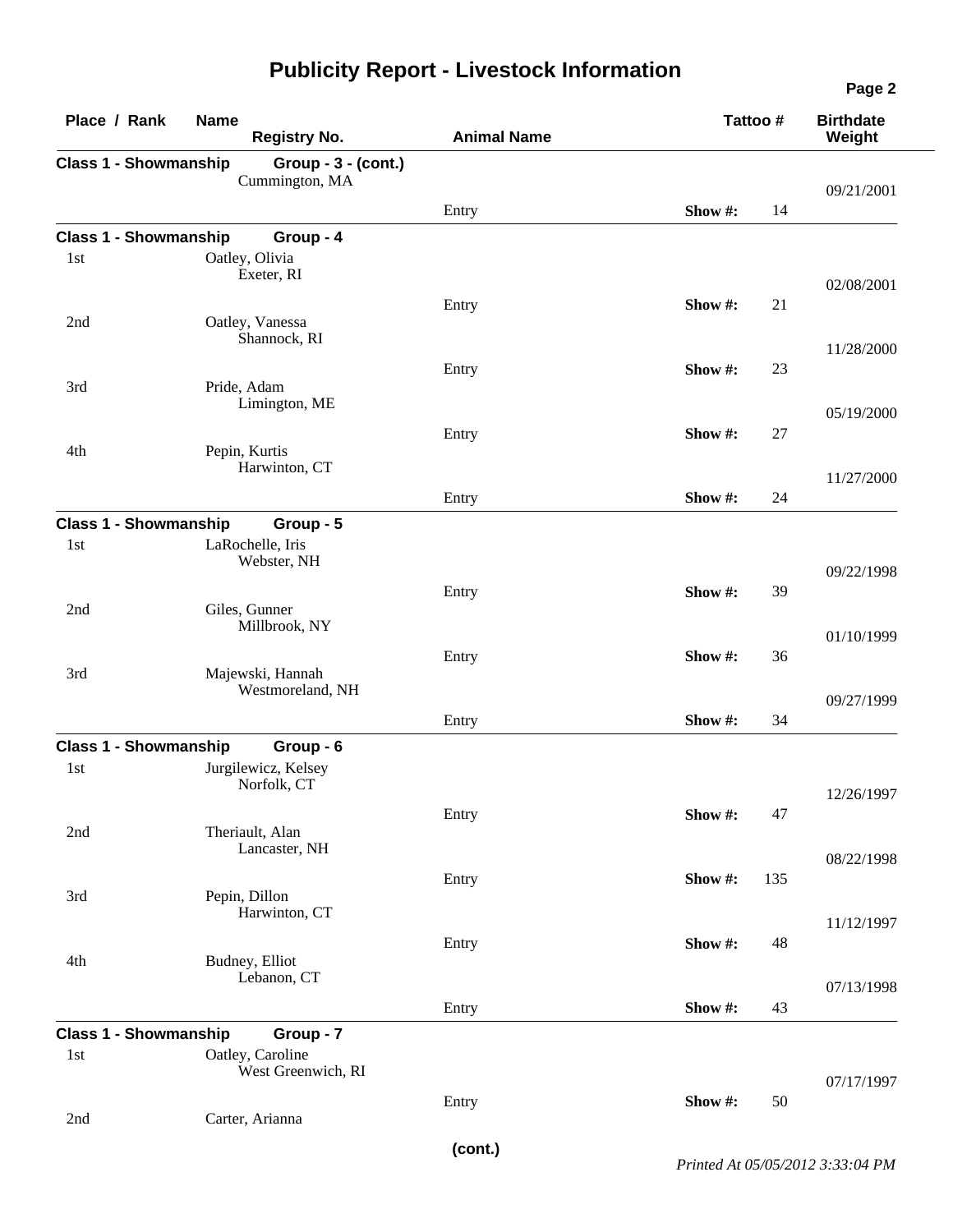| Place / Rank                        | <b>Name</b><br><b>Registry No.</b>       | <b>Animal Name</b> | Tattoo # |        | <b>Birthdate</b><br>Weight |
|-------------------------------------|------------------------------------------|--------------------|----------|--------|----------------------------|
| <b>Class 1 - Showmanship</b>        | Group - 7 - (cont.)                      |                    |          |        |                            |
|                                     | Canaan, NH                               |                    |          |        | 09/23/1997                 |
|                                     |                                          | Entry              | Show #:  | 49     |                            |
| 3rd                                 | Dexter, Tyler<br>Pepperell, MA           |                    |          |        |                            |
|                                     |                                          |                    |          |        | 03/31/1997                 |
| 4th                                 | Hopkins, Katie                           | Entry              | Show#:   | 57     |                            |
|                                     | Akron, NY                                |                    |          |        | 06/09/1997                 |
|                                     |                                          | Entry              | Show #:  | 52     |                            |
| 5th                                 | Budney, Skye                             |                    |          |        |                            |
|                                     | Lebanon, CT                              |                    |          |        | 05/22/1997                 |
|                                     |                                          | Entry              | Show#:   | 54     |                            |
| 6th                                 | Jackson, Ryan<br>Franklin, VT            |                    |          |        |                            |
|                                     |                                          |                    | Show #:  | 51     | 07/09/1997                 |
|                                     |                                          | Entry              |          |        |                            |
| <b>Class 1 - Showmanship</b><br>1st | Group - 8<br>Clauss, Morgan              |                    |          |        |                            |
|                                     | Lancaster, NH                            |                    |          |        | 05/04/1991                 |
|                                     |                                          | Entry              | Show #:  | 131    |                            |
| 2nd                                 | Fredrickson, Anna                        |                    |          |        |                            |
|                                     | Wolfboro, NH                             |                    |          |        | 07/04/1996                 |
|                                     |                                          | Entry              | Show #:  | 64     |                            |
| 3rd                                 | Murphy, Jala<br>Eagle Bridge, NY         |                    |          |        |                            |
|                                     |                                          | Entry              | Show#:   | 63     | 09/19/1996                 |
| 4th                                 | Snader, Kim                              |                    |          |        |                            |
|                                     | New Windsor, MD                          |                    |          |        | 11/26/1992                 |
|                                     |                                          | Entry              | Show #:  | 98     |                            |
| 5th                                 | Pepin, Tristan<br>Harwinton, CT          |                    |          |        |                            |
|                                     |                                          |                    |          |        | 04/02/1996                 |
| 6th                                 | McIntyre, Rachel                         | Entry              | Show#:   | 66     |                            |
|                                     | North Brookfiel, MA                      |                    |          |        | 01/10/1997                 |
|                                     |                                          | Entry              | Show#:   | 62     |                            |
| 7th                                 | Luckman, Elizabeth                       |                    |          |        |                            |
|                                     | Barker, NY                               |                    |          |        | 01/14/1997                 |
|                                     |                                          | Entry              | Show #:  | 59     |                            |
| 8th                                 | Kelkenberg, Libby<br>Clarence Center, NY |                    |          |        |                            |
|                                     |                                          |                    |          |        | 08/30/1996                 |
|                                     |                                          | Entry              | Show #:  | 95     |                            |
| <b>Class 1 - Showmanship</b><br>1st | Group - 9<br>Oatley, Ethan               |                    |          |        |                            |
|                                     | Exeter, RI                               |                    |          |        | 12/21/1995                 |
|                                     |                                          | Entry              | Show #:  | $70\,$ |                            |
|                                     |                                          |                    |          |        |                            |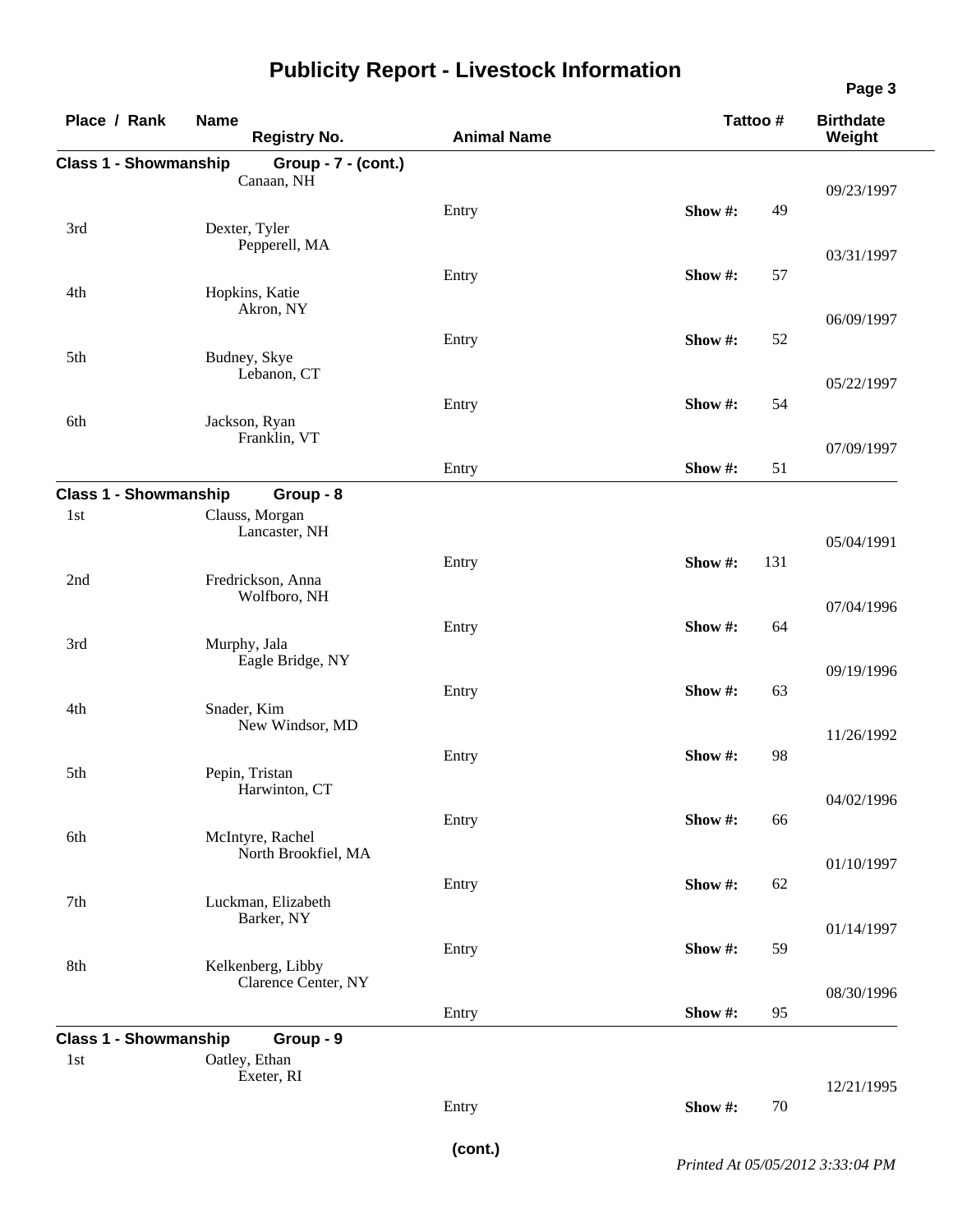|                              |                                       |                    |         |          | Page 4                     |
|------------------------------|---------------------------------------|--------------------|---------|----------|----------------------------|
| Place / Rank                 | <b>Name</b><br><b>Registry No.</b>    | <b>Animal Name</b> |         | Tattoo # | <b>Birthdate</b><br>Weight |
| <b>Class 1 - Showmanship</b> | Group - 9 - (cont.)                   |                    |         |          |                            |
| 2nd                          | Weinberg, Jennifer<br>Bridgewater, NJ |                    |         |          |                            |
|                              |                                       |                    |         |          | 05/26/1995                 |
|                              |                                       | Entry              | Show #: | 73       |                            |
| 3rd                          | Audet, Alicia<br>Harwinton, CT        |                    |         |          |                            |
|                              |                                       |                    | 8210    |          | 01/24/1995                 |
|                              |                                       | Entry              | Show#:  | 132      |                            |
| 4th                          | LeBlanc, Sage<br>Dayton, ME           |                    |         |          |                            |
|                              |                                       |                    |         |          | 10/01/1995                 |
|                              |                                       | Entry              | Show#:  | 71       |                            |
| 5th                          | Putnam, Alisha<br>Portsmouth, RI      |                    |         |          |                            |
|                              |                                       |                    |         |          | 05/08/1995                 |
|                              |                                       | Entry              | Show #: | 74       |                            |
| <b>Class 1 - Showmanship</b> | Group - 10                            |                    |         |          |                            |
| 1st                          | Oattes, Jack                          |                    |         |          |                            |
|                              | Cobden, ON<br>Canada                  |                    |         |          | 06/20/1994                 |
|                              |                                       | Entry              | Show #: | 83       |                            |
| 2nd                          | Allnutt, Blair                        |                    |         |          |                            |
|                              | Brome, QC<br>Canada                   |                    |         |          | 05/30/1994                 |
|                              |                                       | Entry              | Show#:  | 84       |                            |
| 3rd                          | Howe, Aleesha                         |                    |         |          |                            |
|                              | Wagontown, PA                         |                    |         |          |                            |
|                              |                                       | Entry              | Show #: | 463      |                            |
| 4th                          | Hall, Meg                             |                    |         |          |                            |
|                              | East Dixfield, ME                     |                    |         |          | 10/26/1994                 |
|                              |                                       | Entry              | Show #: | 476      |                            |
| 5th                          | Kelkenberg, Shelby                    |                    |         |          |                            |
|                              | Clarence Center, NY                   |                    |         |          | 12/29/1994                 |
|                              |                                       | Entry              | Show #: | 483      |                            |
| 6th                          | Pride, Ben                            |                    |         |          |                            |
|                              | Limington, ME                         |                    |         |          | 07/12/1994                 |
|                              |                                       | Entry              | Show#:  | 81       |                            |
| <b>Class 1 - Showmanship</b> | Group - 11                            |                    |         |          |                            |
| 1st                          | Francis, Tanner D                     |                    |         |          |                            |
|                              | Brooklyn, CT                          |                    |         |          |                            |
|                              |                                       |                    |         |          | 05/22/1993                 |
| 2nd                          | Britt, Nicholas                       | Entry              | Show#:  | 95       |                            |
|                              | Gasport, NY                           |                    |         |          |                            |
|                              |                                       |                    |         |          | 08/12/1993                 |
| 3rd                          | Patten, Shelby                        | Entry              | Show#:  | 92       |                            |
|                              | Levant, ME                            |                    |         |          |                            |
|                              |                                       |                    |         |          | 02/25/1994                 |
| 4th                          | Fredrickson, Erik                     | Entry              | Show #: | 88       |                            |
|                              |                                       |                    |         |          |                            |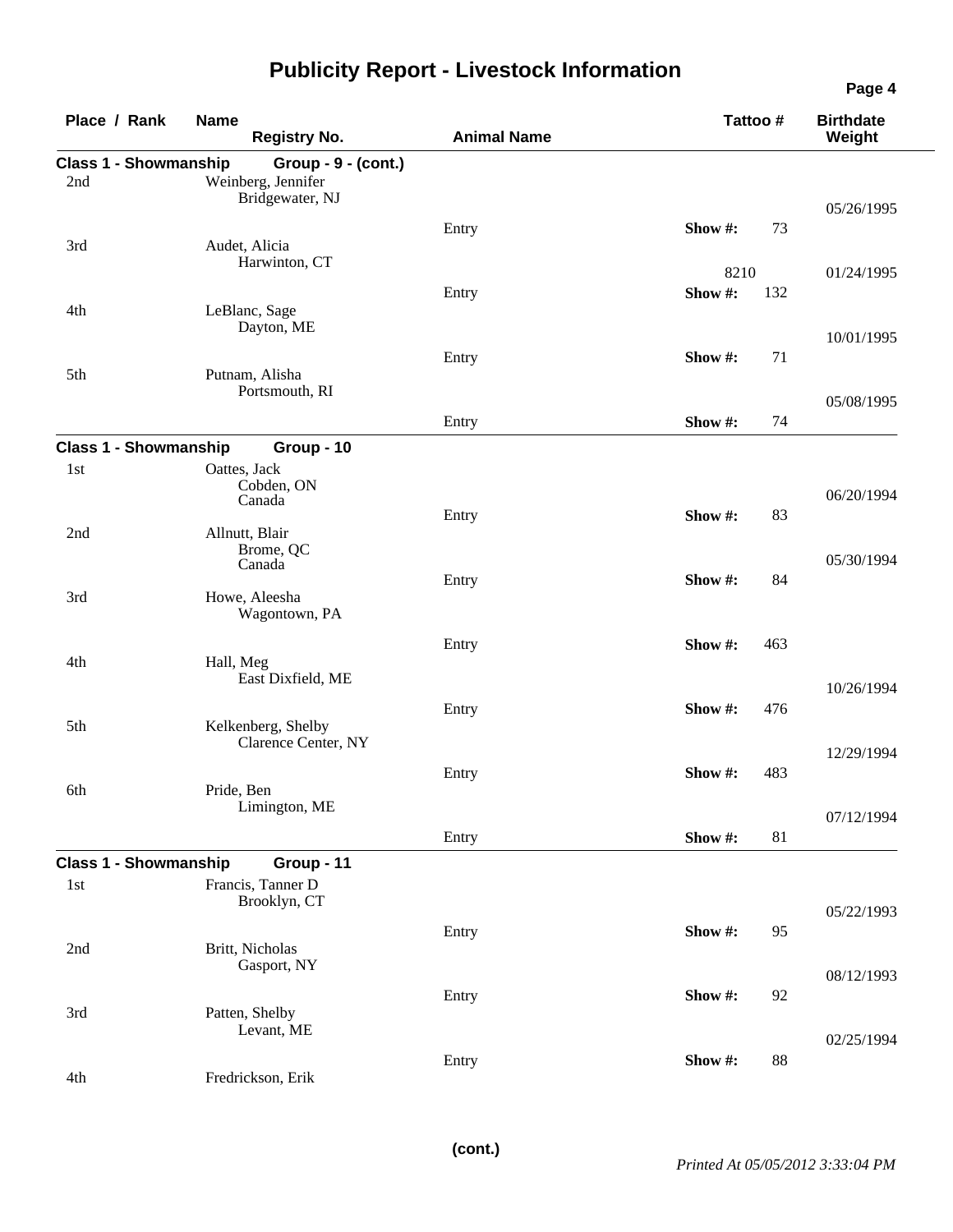| Place / Rank                 | <b>Name</b><br><b>Registry No.</b>        | <b>Animal Name</b> | Tattoo #       | <b>Birthdate</b><br>Weight |
|------------------------------|-------------------------------------------|--------------------|----------------|----------------------------|
| <b>Class 1 - Showmanship</b> | Group - 11 - (cont.)<br>Wolfeboro, NH     |                    |                | 01/20/1994                 |
| 5th                          | Librock, Kelsey                           | Entry              | 90<br>Show #:  |                            |
|                              | Gasport, NY                               | Entry              | Show #:<br>91  | 12/01/1993                 |
| <b>Class 1 - Showmanship</b> | Group - 12                                |                    |                |                            |
| 1st                          | Mowat, Aubrie<br>Nepean, ONT<br>Canada    |                    |                | 10/22/1992                 |
| 2nd                          | Diehl, Kelsey<br>Fairfield, PA            | Entry              | Show #:<br>100 |                            |
|                              |                                           | Entry              | Show#:<br>101  | 09/15/1992                 |
| 3rd                          | Lownes, Sarah<br>Honey Brook, PA          |                    |                | 06/24/1992                 |
| 4th                          | Oatley, Victoria                          | Entry              | Show #:<br>104 |                            |
|                              | Exeter, RI                                | Entry              | Show #:<br>103 | 07/31/1992                 |
| <b>Class 1 - Showmanship</b> | Group - 13                                |                    |                |                            |
| 1st                          | Jurgilewicz, Laine<br>WashingtonDepot, CT |                    |                | 09/17/1991                 |
| 2nd                          | Carter, Sarah                             | Entry              | Show #:<br>15  |                            |
|                              | Canaan, NH                                |                    |                | 01/17/1992                 |
| 3rd                          | Marineau, Timiya<br>Canajoharie, NY       | Entry              | Show #:<br>110 |                            |
| 4th                          | Harmon, Justin                            | Entry              | Show #:<br>111 | 01/15/1992                 |
|                              | Cobleskill, NY                            |                    |                | 07/19/1991                 |
| 5th                          | White, MacKenzie<br>Shapleigh, ME         | Entry              | Show #:<br>492 |                            |
|                              |                                           | Entry              | Show #:<br>113 | 11/13/1991                 |
| 6th                          | Lathron, Valarie<br>Cobleskill, NY        |                    |                | 06/07/1991                 |
| 7th                          | Goblet, Elizabeth                         | Entry              | Show #:<br>494 |                            |
|                              | Cobleskill, NY                            |                    |                | 09/25/1991                 |
| 8th                          | Baker, Jane<br>Moodus, CT                 | Entry              | Show #:<br>493 |                            |
|                              |                                           |                    |                | 07/04/1991                 |
|                              |                                           | Entry              | Show#:<br>115  |                            |

*Printed At 05/05/2012 3:33:04 PM*

**Page 5**

 $\sim$